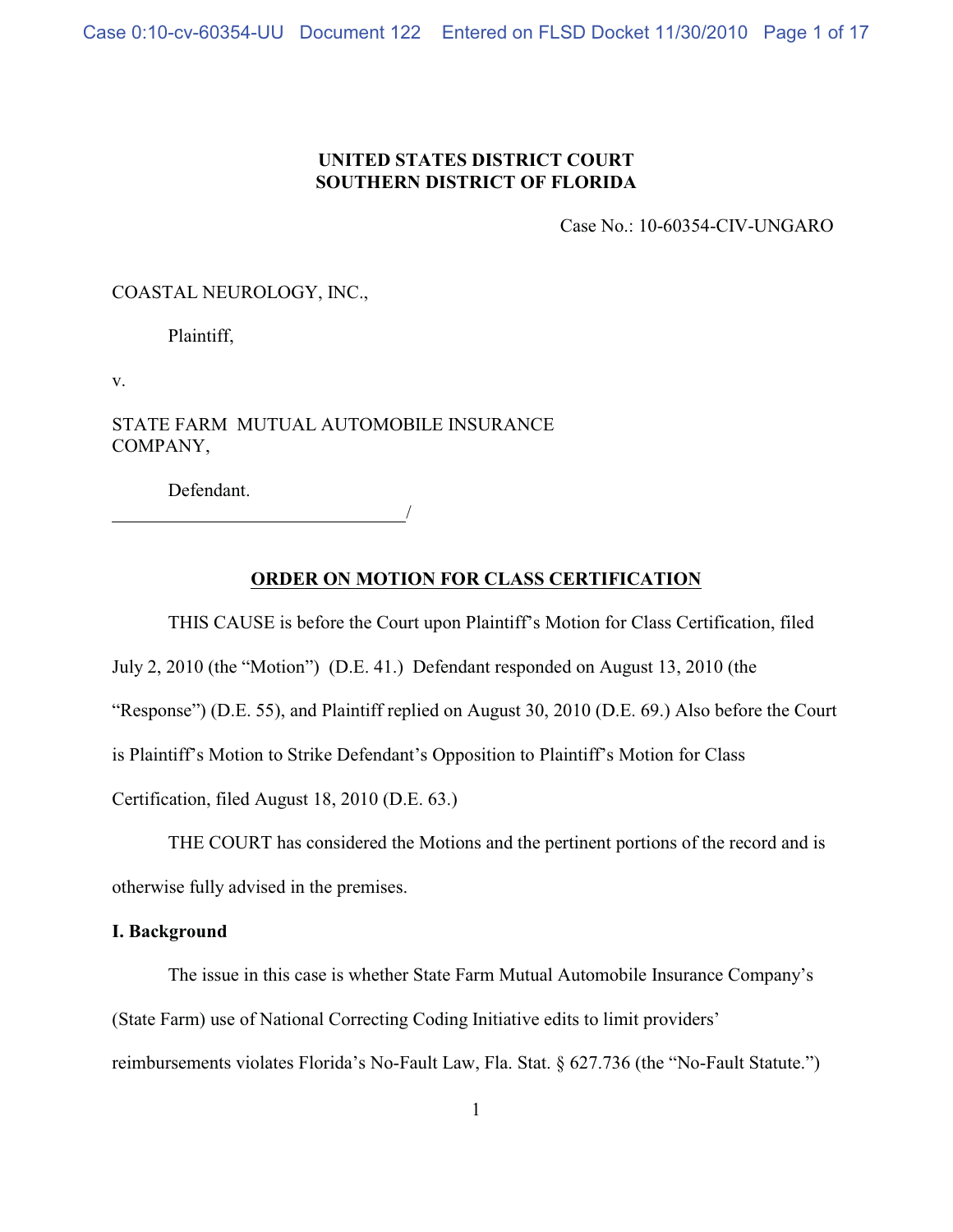### **A. Parties**

State Farm is an insurance carrier that sells No-Fault or Personal Injury Protection ("PIP") coverage (Am. Compl. ¶ 9.) Coastal Neurology ("Coastal") provides healthcare services to individuals covered under State Farm's No-Fault policies and bills State Farm pursuant to assignments of benefits (Am. Compl. ¶ 20.)

### **B. Statutory Framework**

Florida's No-Fault Statute is designed to provide insurance without regard to fault. Fla. Stat. §627.731 (2006). Every policy under the No-Fault Statute must provide up to \$10,000 for loss sustained as a result of "bodily injury, sickness, disease, or death arising out of ownership, maintenance, or use of a motor vehicle...." Fla. Stat. § 627.736(1).

# **1. Type of Reimbursements Permitted**

Section (1)(a) provides that insurers must reimburse eighty percent of all "**reasonable expenses** for **medically necessary**"healthcare services (emphasis added). Section (5)(a) states that a provider may reimburse "**only reasonable amount[s]**" and only those amounts that appear on an invoice, bill or claim form that has been "**properly completed**" (emphasis added). Section 5(d) provides guidelines an insured or her provider must follow in order to submit a properly completed bill.

### **2. Permitted Limitations on Reimbursement Amounts**

Pursuant to section (5)(a)(2), an insurer may limit reimbursement to 80% of "200 percent" of a the allowable amount under the participating physicians schedule of Medicare Part B." Section (5)(a)(3) adds that, for purposes of subparagraph (2), "the applicable fee schedule . . . under Medicare is the fee schedule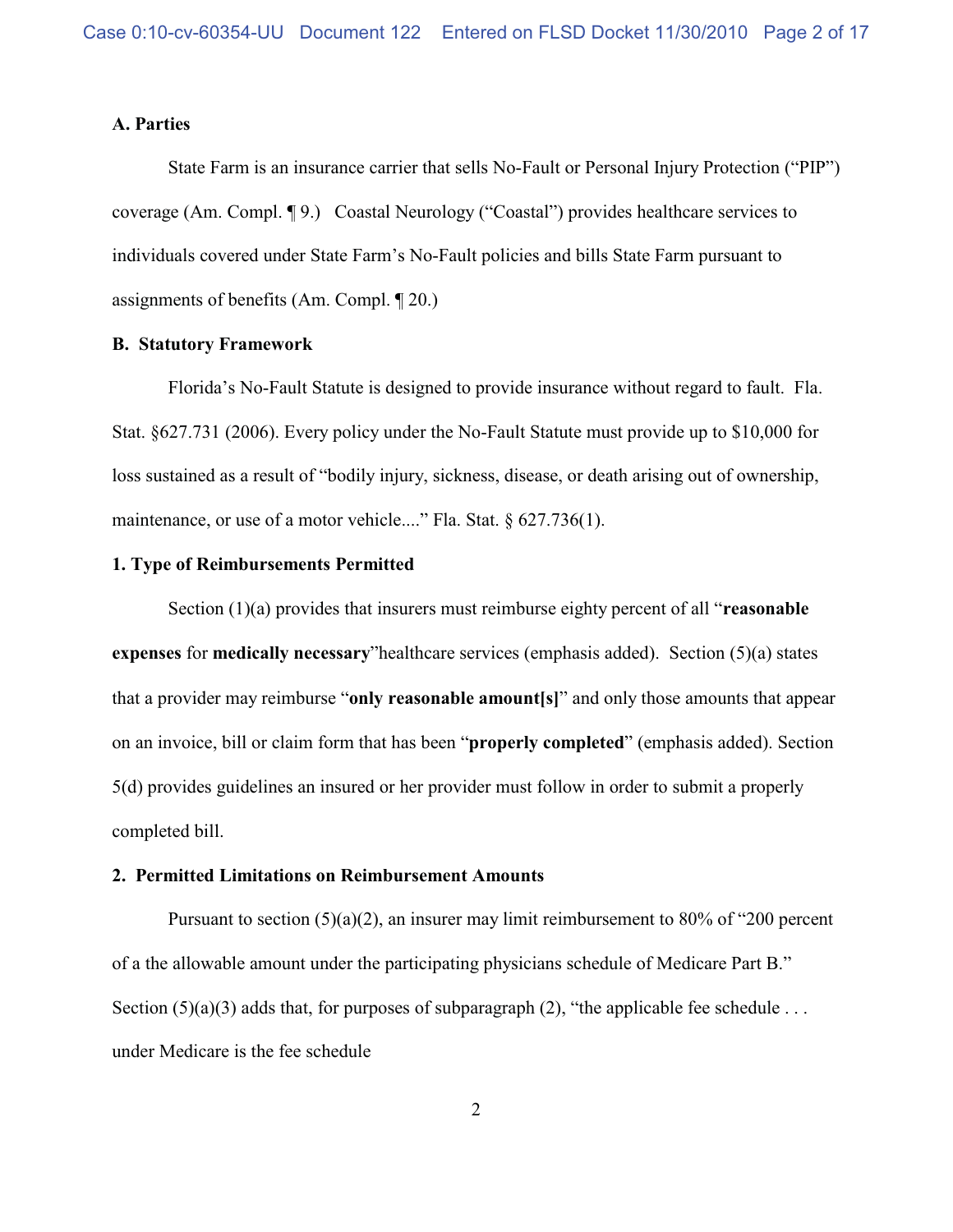in effect at the time the services, supplies, or care was rendered and for the area in which such services were rendered, except that it may not be less than the allowable amount under the participating physicians schedule of Medicare Part B for 2007 for medical services, supplies, and care subject to Medicare Part B.

Fla. Stat. § 627.736(5)(a)(3). This means that the applicable fee schedule for maximum charges

for the current year must be compared with the applicable schedule for 2007, and the insurer

must pay the higher of the two.

Pursuant to section  $(5)(a)(4)$ , a provider may not apply the following three limits on

reimbursements:

**[1] limitation on the number of treatments**...**[2]utilization limits** that apply under Medicare or workers' compensation. An insurer ...must reimburse a provider who lawfully provided care or treatment under the scope of his or her license, regardless of whether such provider would be entitled to reimbursement under Medicare due to restrictions or **[3] limitations on the types or discipline of health care providers** who may be reimbursed for particular procedures or procedure codes.

Fla. Stat. § 627.736(5)(a)(4) (emphasis added).

# **C. National Correct Coding Initiative Edits**

The Centers for Medicare and Medicaid Services developed the National Correct Coding

Initiative  $(NCCI)$ <sup>1</sup>. The NCCI's goal is to "promote national correct coding methodologies and

to control improper coding [of healthcare services] leading to inappropriate payment in

[Medicare] Part B claims."<sup>2</sup> The purpose of NCCI edits is "to prevent improper payment when

<sup>&</sup>lt;sup>1</sup>National Correct Coding Initiatives Edits, http://www.cms.gov/NationalCorrectCodInitEd/01\_overview.asp#TopOfPage1.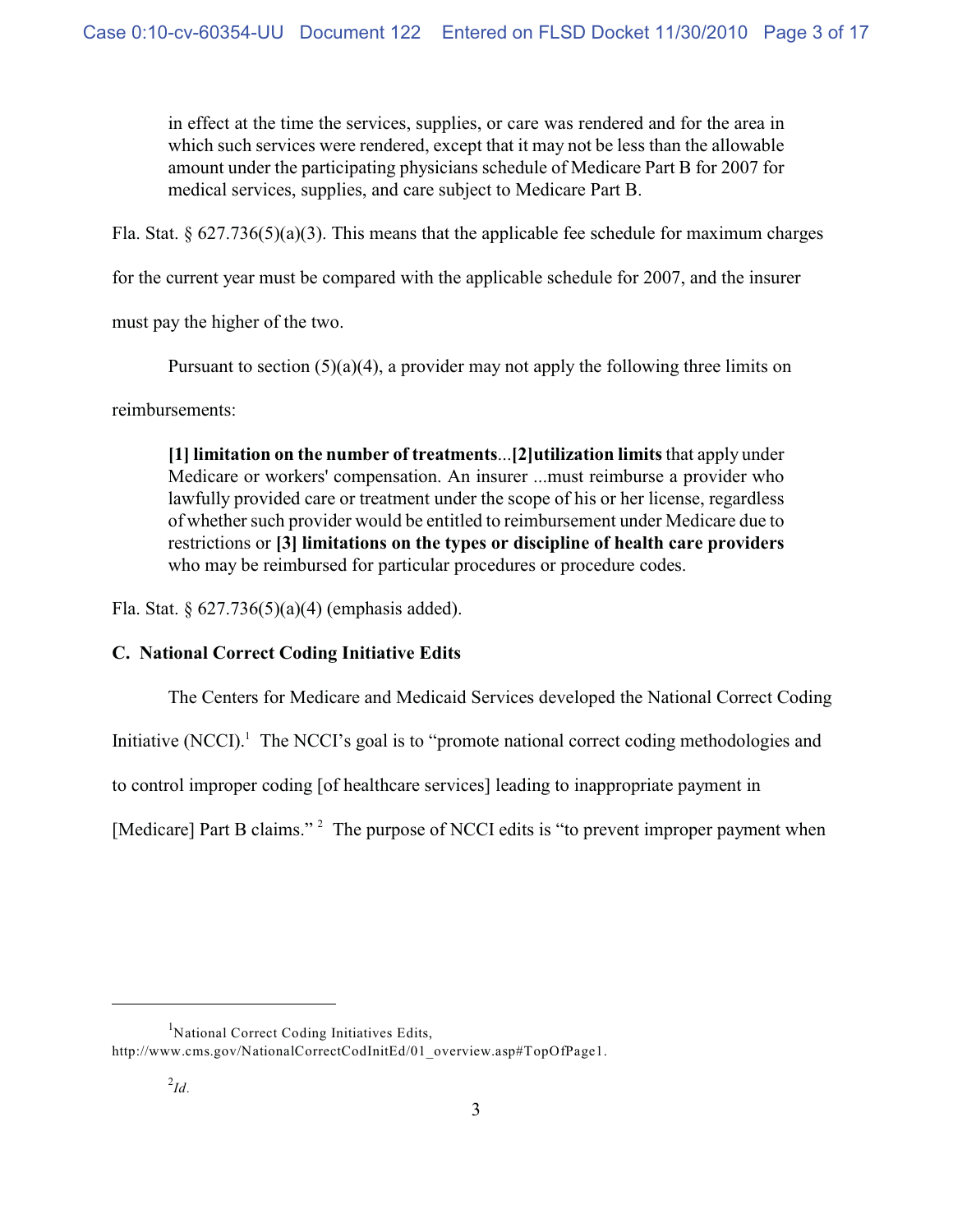incorrect code combinations are reported."<sup>3</sup> NCCI edits exist for a wide range of healthcare services.<sup>4</sup>

A modifier is a two-digit code that further describes the health services performed.<sup>5</sup> Providers may include one or more of the thirty-five available modifiers in their bill to bypass an NCCI edit.<sup>6</sup> For example, a provider may bill for two services in an NCCI code pair and include a modifier that would override the edit and allow a reimbursement for both services.<sup>7</sup>

# **D. Individual and Class Allegations**

Coastal alleges that State Farm violates the No-Fault Statute by using NCCI edits to reduce and deny reimbursements to it and similarly situated healthcare services providers (Am. Compl. ¶ 24.) Coastal charged State Farm for services pursuant to the policy assignment of a State Farm policyholder ("Policyholder") who sought treatment at Coastal after sustaining injuries in an automobile accident (Am. Compl. ¶¶ 21- 22.) Among the healthcare services Coastal billed State Farm for are those for which the service coded is 97124 ( Am. Compl. ¶¶ 22.) Coastal alleges that pursuant to the No-Fault Law, State Farm was required to pay it 200% of the Medicare Part B Fee Schedule for the service; however, State Farm improperly applied an NCCI edit to reduce the reimbursement to zero (Am. Compl. ¶¶23-22.) Coastal has sued State

 $\frac{3}{Id}$ .

 $^{4}Id.$ 

 $^{6}$ *Id.* 

 $^7$ *Id.* 

Department of Health and Human Services, Office of Inspector General, *Use of Modifier 59 to Bypass* <sup>5</sup> *Medicare's National Correct Coding Initiative Edits*, i (November 2005), http://www.oig.hhs.gov/oei/reports/oei-03-02-00771.pdf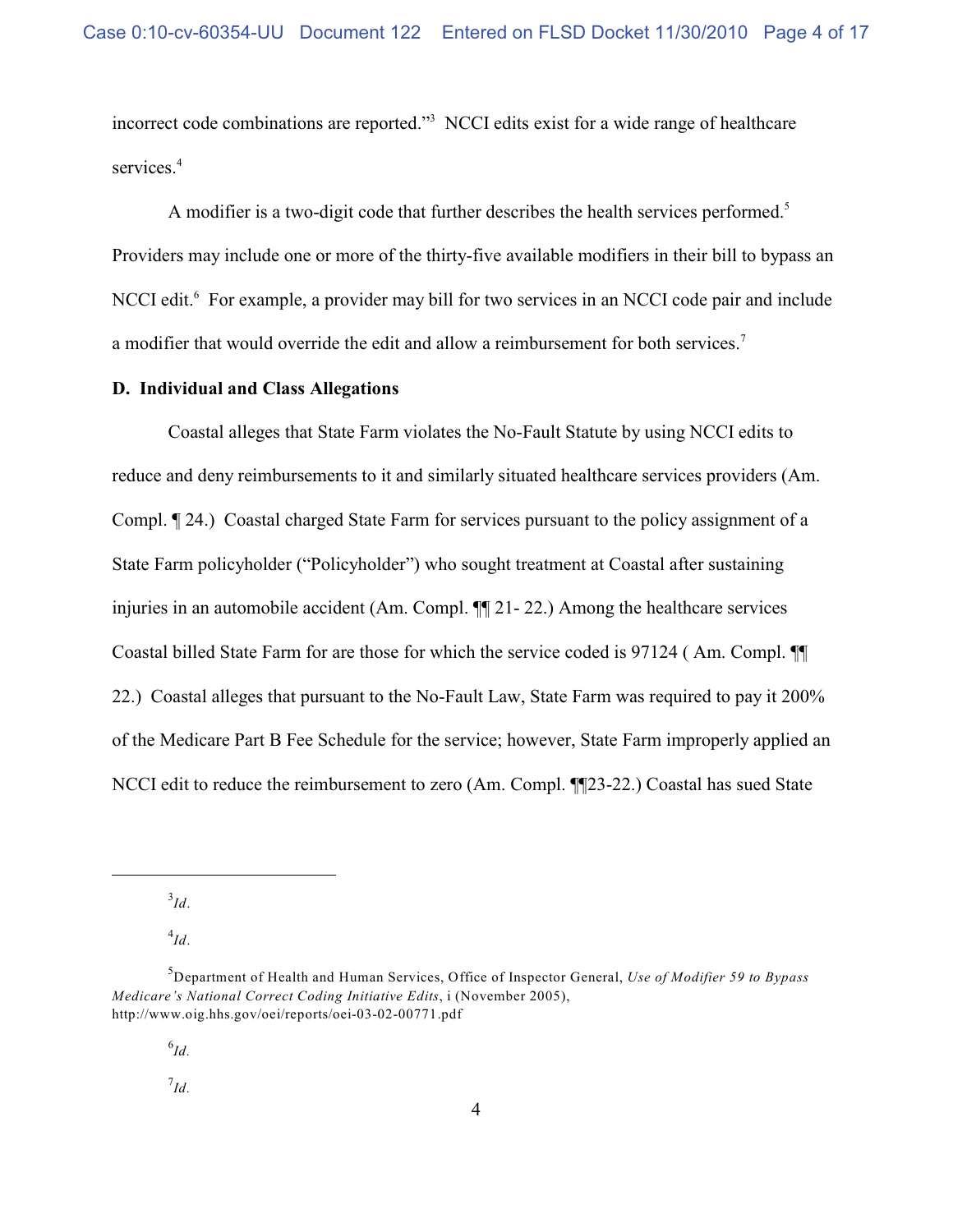Farm for breach of contract (Count 1) and declaratory judgment (Count 2) (*See* Am. Compl. ¶¶

36-46 & 47-57.)

Coastal seeks an order certifying the following two classes - a class for each count in the

Amended Complaint:

**Class for Count 1**: All Florida healthcare providers which obtained an assignment from a State Farm Insured and have claims for services rendered to State Farm insureds that were reduced or not paid based on the National Correct Coding Initiative edit database who submitted a written intent to initiate litigation under §627.736 (10), which was rejected by State Farm. **Class for Count 2**: All Florida healthcare providers which have claims for services rendered to State Farm insureds that were reduced or not paid based on the National

Correct Coding Initiative edit database.

Motion at 3 (additional emphasis added). Coastal asks this Court to certify the classes pursuant to

Federal Rule of Civil Procedure 23 ("Rule 23") and declare Coastal and its counsel as class

representative and class counsel, respectively (Motion at 18.)

## **II. Legal Standard**

A Court may certify a class action only if the court is satisfied, after a rigorous analysis, that the prerequisites of Rule 23 have been met. *Gilchrist v. Bolger*, 733 F.2d 1551, 1555 (11th Cir. 1984). A plaintiff seeking class certification carries the burden of proof. *Rustein v. Avis Rent-A-Car Sys., Inc.*, 211 F.3d 1228, 1233 (11th Cir. 2000). The plaintiff must prove that Rule 23(a) requirements are met and that at least one of the standards of Rule 23(b) is appropriate for the relief sought*. Turner v. Beneficial Corp*., 242 F.3d 1023, 1025 (11th Cir. 2001).

Rule 23(a) contains an implicit, threshold requirement that the proposed class be "adequately defined and clearly ascertainable." *See, e.g.*, *Rink v. Cheminova, Inc.*, 203 F.R.D. 648, 649 (M.D. Fla. 2001) (citing *DeBremaecker v. Short*, 433 F.2d 733, 734 (5th Cir. 1970) ("It is elementary that in order to maintain a class action, the class sought to be represented must be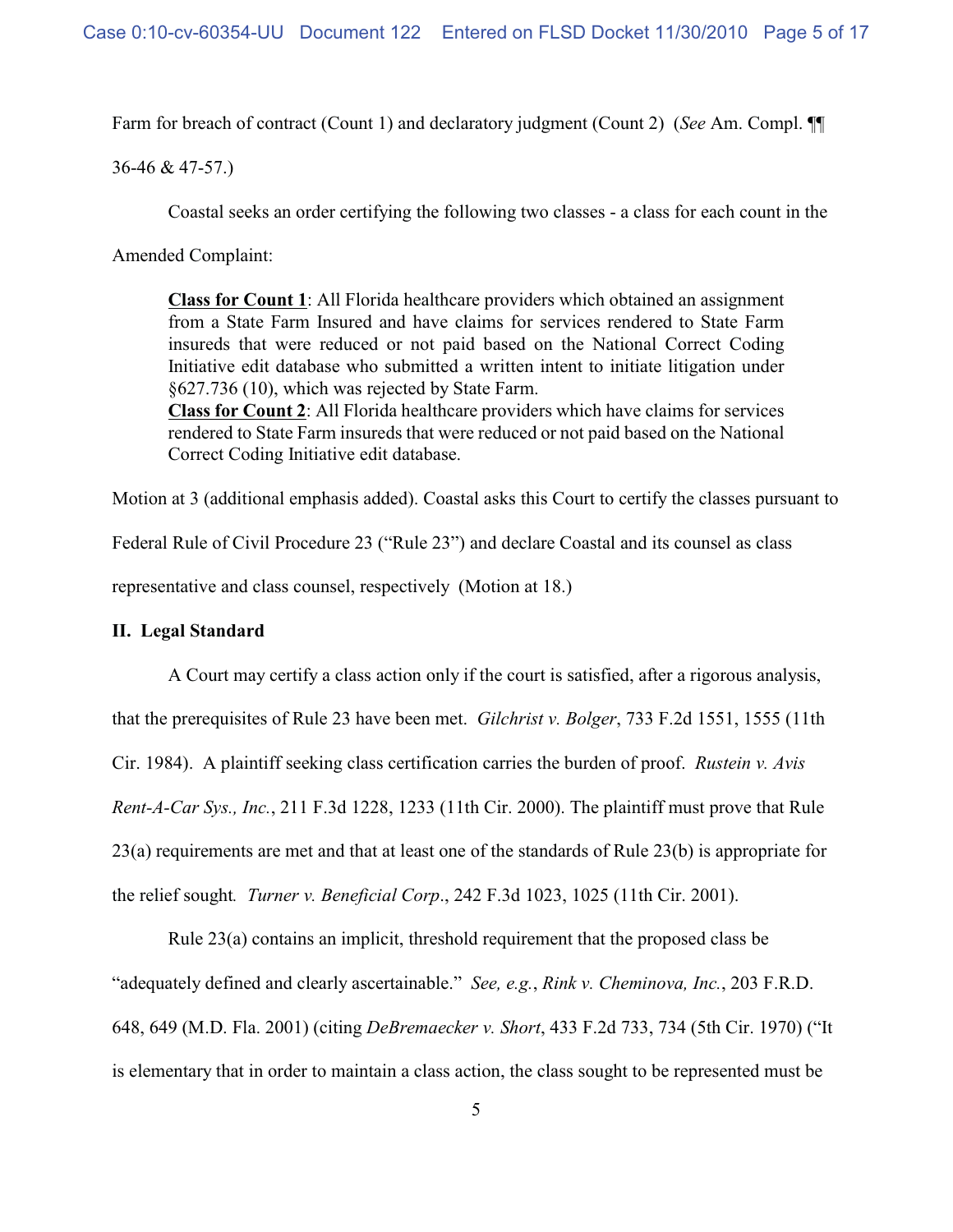adequately defined and clearly ascertainable.")).<sup>8</sup> Rule 23(a) further contains four explicit prerequisites: "(1) the class is so numerous that joinder of all members is impracticable; (2) there are questions of law or fact common to the class; (3) the claims or defenses of the representative parties are typical of the claims or defenses of the class; and (4) the representative parties will fairly and adequately protect the interests of the class." Fed. R. Civ. P. 23(a). These elements are referred to as "numerosity, commonality, typicality, and adequacy of representation." *Valley Drug Co. v. Geneva Pharm., Inc.,* 350 F.3d 1181, 1188 (11th Cir. 2003). Additionally, a court may only certify a class action if at least one of the three alternative requirements of Rule 23(b) has been met. *Pickett v. Iowa Beef Processors,* 209 F.3d 1276, 1279 (11th Cir. 2000).

Certification of the damage class under Rule 23(b)(3) requires a plaintiff to establish that "the question[s] of law or fact common to the members of the class predominate over any questions affecting only individual members, and that a class action is superior to all other available methods for the fair and efficient adjudication of the controversy." Fed. R. Civ. P. 23(b)(3). Certification of the injunctive class under Rule(b)(2) requires a plaintiff to show that "the party opposing the class has acted or refused to act on grounds generally applicable to the class, thereby making appropriate final injunctive relief or corresponding declaratory relief with respect to the class as a whole." Fed. R. Civ. P. 23(b)(2).

In determining whether to certify a class, a district court has broad discretion. *Washington v. Brown & Williamson Tobacco Corp.*, 959 F.2d 1566, 1569 (11th Cir. 1992).

<sup>&</sup>lt;sup>8</sup> In *Bonner v. City of Prichard*, 661 F.2d 1206, 1209 (11th Cir. 1981) (en banc), the Eleventh Circuit adopted as binding precedent the decisions of the former Fifth Circuit handed down prior to October 1, 1981.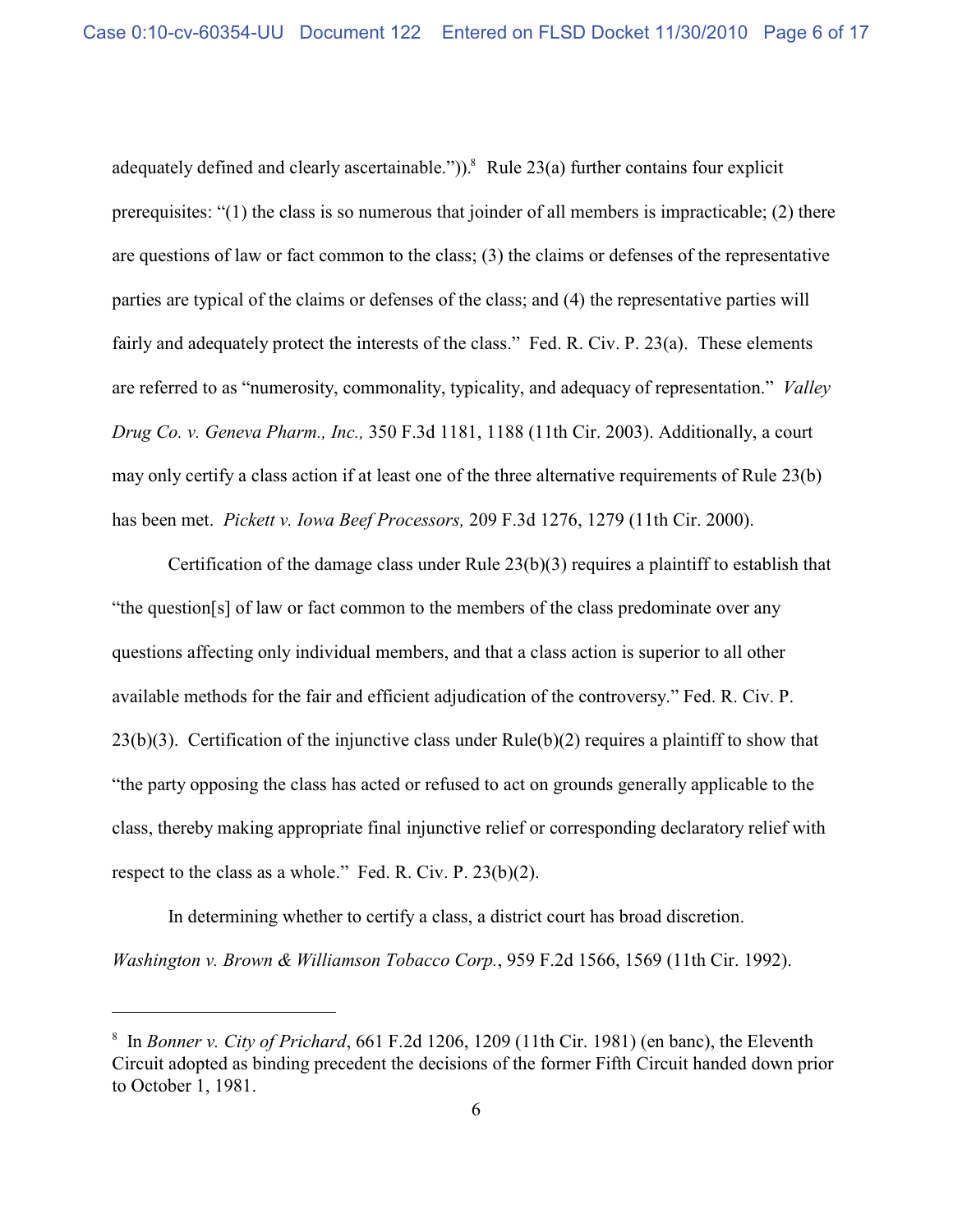"Although a court should not determine the merits of a case at the class certification stage, the court can and should consider the merits of the case to the degree necessary to determine whether the requirements of Rule 23 will be satisfied." *Valley Drug*, 350 F.3d at 1188 n.15; *see also Hudson v. Delta Airlines,* 90 F.3d 451, 457 (11th Cir. 1996) (stating it is sometimes necessary to probe behind the pleadings before coming to rest on the certification question).

#### **III. Analysis**

Coastal relies on the theory that every NCCI edit is impermissible without exception under section 627.736(5)(a)(4); thus, State Farm's use of NCCI edits to limit Coastal and the putative class members' reimbursements entitles Coastal and the class to money damages and declaratory and injunctive relief. State Farm argues that the question of whether NCCI edits are permitted boils down to individual inquiries about whether each provider is even entitled to a reimbursement and whether State Farm's use of a particular NCCI edit to reduce or deny the provider's reimbursement is permitted under section 627.736(5)(a)(4).

 Accordingly, State Farm first and foremost argues that the Court cannot certify a damages class under Rule 23(b)(3) because the predominance and superiority requirements are not met. Second, State Farm contends that the Court cannot certify an injunctive class under Rule 23(b)(2) because there exists too many individualized facts relevant to determining the reasonableness of a claim for reimbursement. Third, State Farm argues that the putative class fails to meet the Rule 23(a) prerequisites of adequacy and typicality.

# **A. Rule 23(b)(3) Requirements**

Class certification of a damages class under Rule 23(b)(3) requires a plaintiff to show that "[1] questions of law or fact common to members of the class predominate over any questions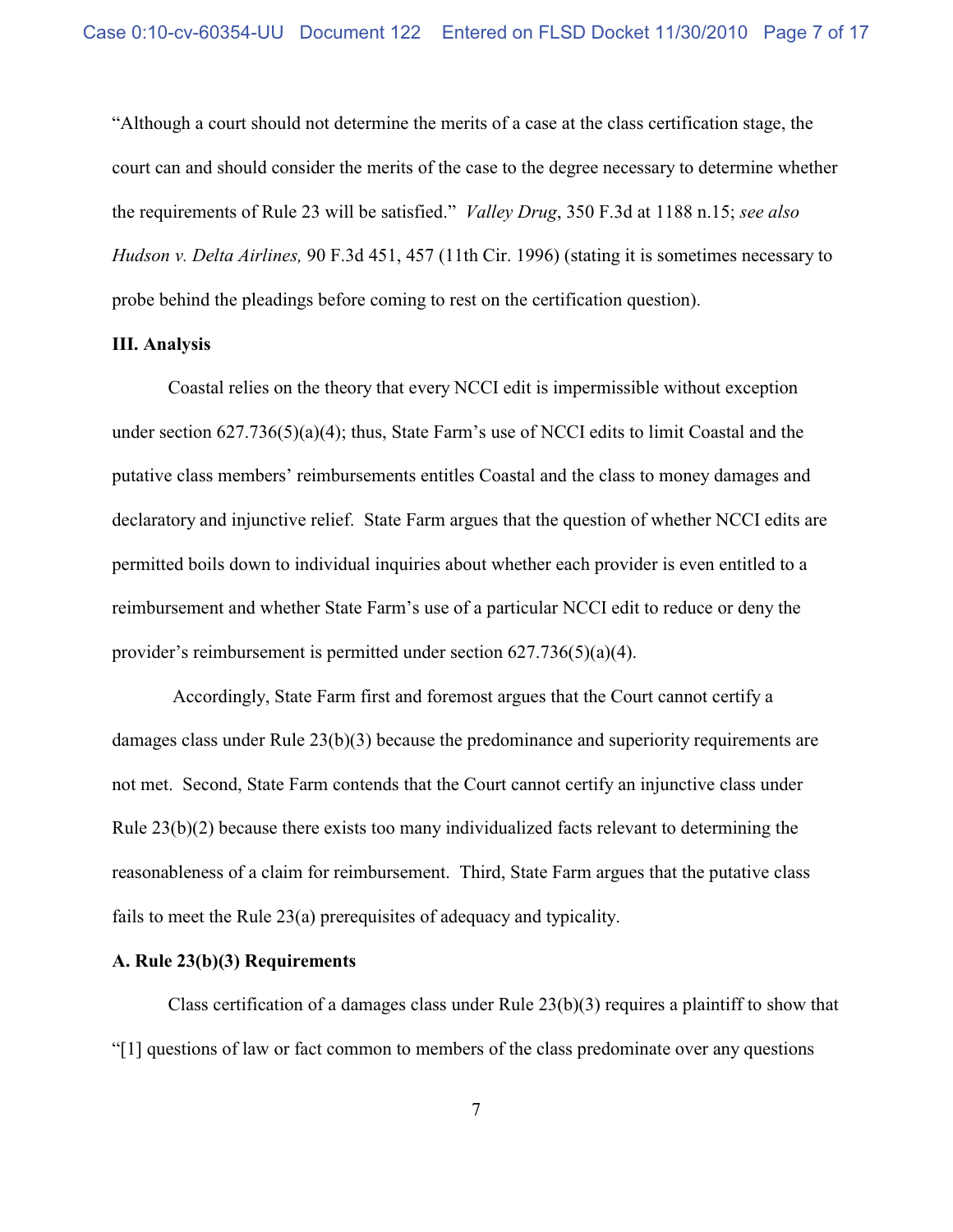affecting only individual members, and [2] that class action is superior to all other available methods for the fair and effective adjudication of the controversy." Fed. R. Civ. P. 23(b)(3).

#### **1. Predominance**

To satisfy the Rule 23(b)(3) predominance requirement, "the issues in the class action that are subject to generalized proof, and thus applicable to the class as a whole, must predominate over those issues that are subject only to individualized proof.*" Rustein v. Avis-Rent-A-Car-Systems*, 211 F.3d 1228, 1233 (11th Cir. 2000). If the common issues of fact and law "have a direct impact on every class member's effort to establish liability and on every class member's entitlement to... relief," then the common issues of fact and law predominate. *Klay v*. *Humana, Inc*., 382 F.3d 1241, 1255 (11th Cir. 2004). If after adjudication of the classwide issues, plaintiffs still needs to introduce a "great deal of individualized legal proofs or argue a number of individualized legal points to establish most or all of the elements of their individual claims," Rule 23(b) class certification is inappropriate.

Coastal contends that State Farm's use of NCCI edits to reduce or refuse reimbursements violates section 627.736 and this issue "clearly predominates because it affects every single member of the putative class" (Motion at 6.) State Farm argues that because each claim for reimbursement and each NCCI edit is different, the numerous issues subject to individual proof overwhelmingly outnumber the few general issues applicable to the class as a whole.

The common facts that Coastal and the class members share are that they have both provided health care services to State Farm's insureds and that State Farm has automatically applied NCCI edits to reduce or deny their claims for reimbursement. The common legal question is whether State Farm improperly applied NCCI edits to reduce or refuse their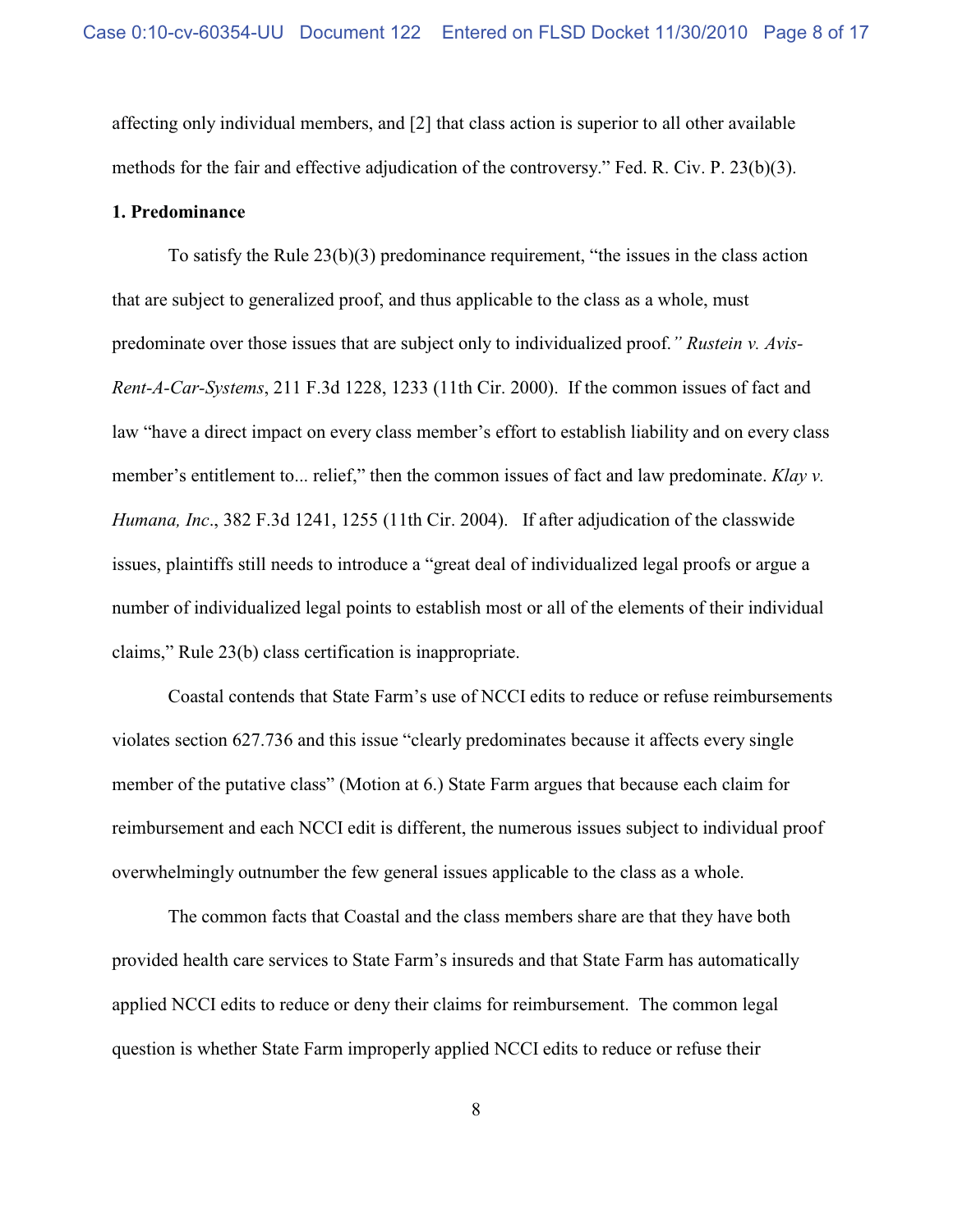reimbursements. However, the fact that State Farm may have automatically applied NCCI edits to every bill that each service provider/putative class member submitted does nothing to establish that any individual provider was entitled to a reimbursement on any particular occasion and that a NCCI edit improperly reduced that reimbursement. *See Klay v. Humana,* 382 F.3d 1241 (11 th Cir. 2004) (the fact that the defendants conspired to underpay doctors, and that they programmed their computer systems to frequently do so in a variety of ways does nothing to establish that any individual doctor was underpaid on any specific occasion); *Rutstein*, 211 F.3d at 1235 ("Whether Avis maintains a policy or practice of discrimination may be relevant in a given case, but it certainly cannot establish that the company intentionally discriminated against every member of the putative class."); *Jackson v. Motel 6 Multipurpose, Inc.*, 1130 F.3d 999, 1006 (11 th Cir. 1997) (holding that plaintiffs alleging racial discrimination had failed to show "predominance" because proof concerning the existence of a general policy of racial discrimination does not show whether an individual plaintiff was actually discriminated against); *Ramirez v. DeCoster*, 194 F.R.D. 348, 353 (D. Me. 2000)(holding that plaintiffs "do not necessarily satisfy the requirement that questions of law or fact predominate merely by alleging a pattern or practice claim")

As was the case in *Klay*, regardless of whether State Farm followed a policy of automatically applying NCCI edits to every bill, each provider will still have to introduce individualized evidence to prevail in its breach of contract claim. For example, each service provider, for each alleged underpayment, i.e. each alleged breach of contract, must prove the following details about its entitlement to reimbursement: that the insured had valid insurance coverage and his benefits were unexhausted, that the provider actually performed the services for which it billed; that the treatment(s) the provider performed was "medically necessary" pursuant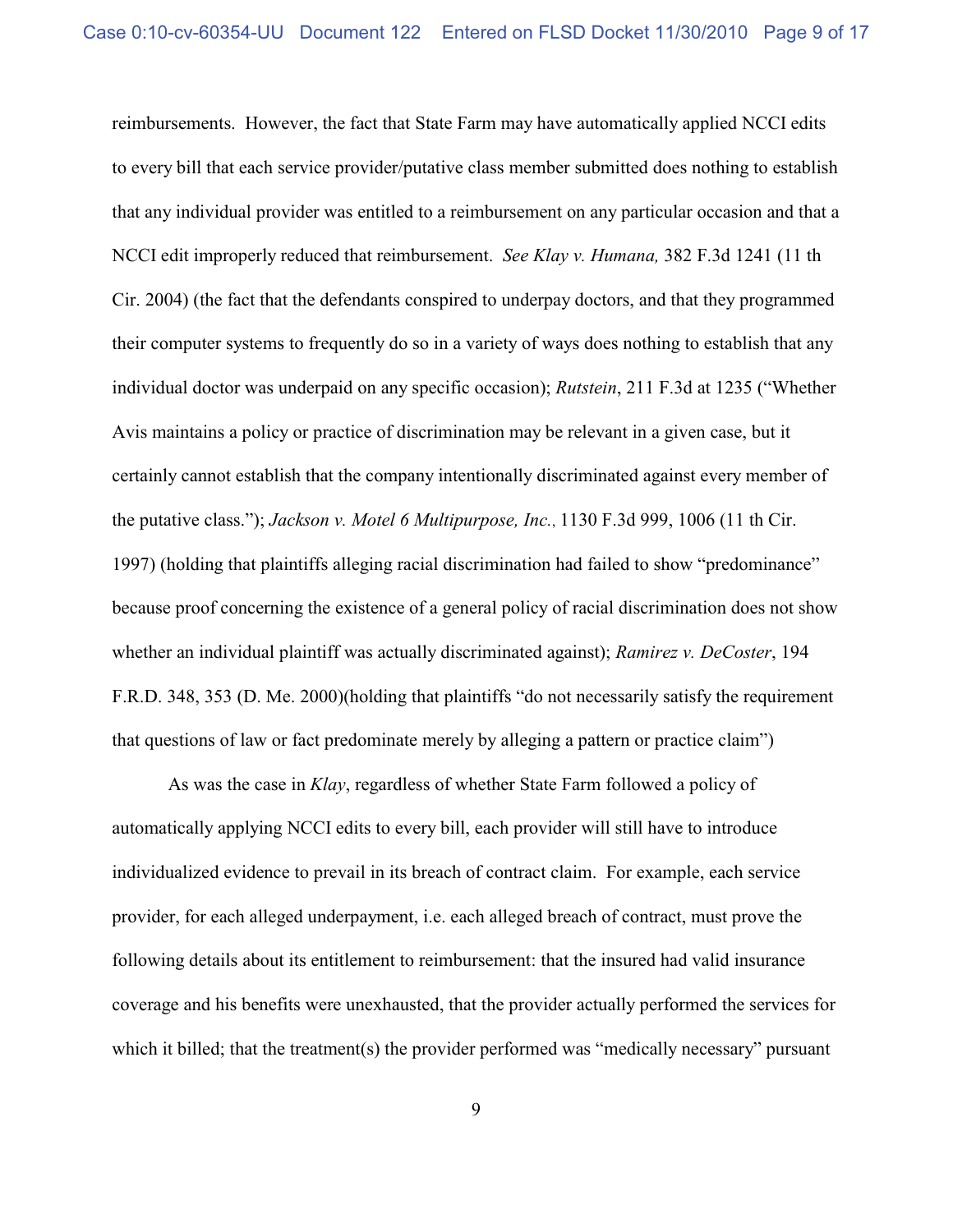to section 627.736(1)(a), that the provider billed for "reasonable amount[s]" pursuant to section  $627.736(5)$ (a), and that the bill the provider submitted was properly completed pursuant to section  $627.736(5)(d)$ . There are no common issues of fact that relieve each plaintiff of a substantial portion of this individual evidentiary burden. *Cf. In re Terazosin Hydrochloride Litigation*, 220 F.D.R. 674, 694 ("[W]hen there exists generalized evidence which proves or disproves an element on a simultaneous, class-wide basis, since such proof obviates the need to examine each class member's individual position, the predominance test will be met.")(internal quotations omitted).

In addition to being required to prove individual details about its entitlement to reimbursement, each provider would also have to prove that each NCCI edit impermissibly limited its reimbursement based on "the number of treatments," the "type of utilization," or "the type of provider." *See* Fla. Stat. § 627.736(5)(a)(4). This would require each provider to introduce individualized evidence. For example, an inquiry into whether an NCCI edit properly reduced reimbursement on a bill that charged for both removing an appendix and making an incision required to remove the same appendix is markedly different from an inquiry into whether an NCCI edit properly reduced a reimbursement on a bill that charged for both manual therapy and massage therapy administered to the same patient. Moreover, the factual inquiry into bills that included modifiers would be different compared to an inquiry into those lacking modifiers. Finally, the factual inquiry required to determine whether an NCCI edit impermissibly unbundled services would greatly vary between bills.

#### **2. Superiority**

In determining if the plaintiff has met the superiority element, courts consider: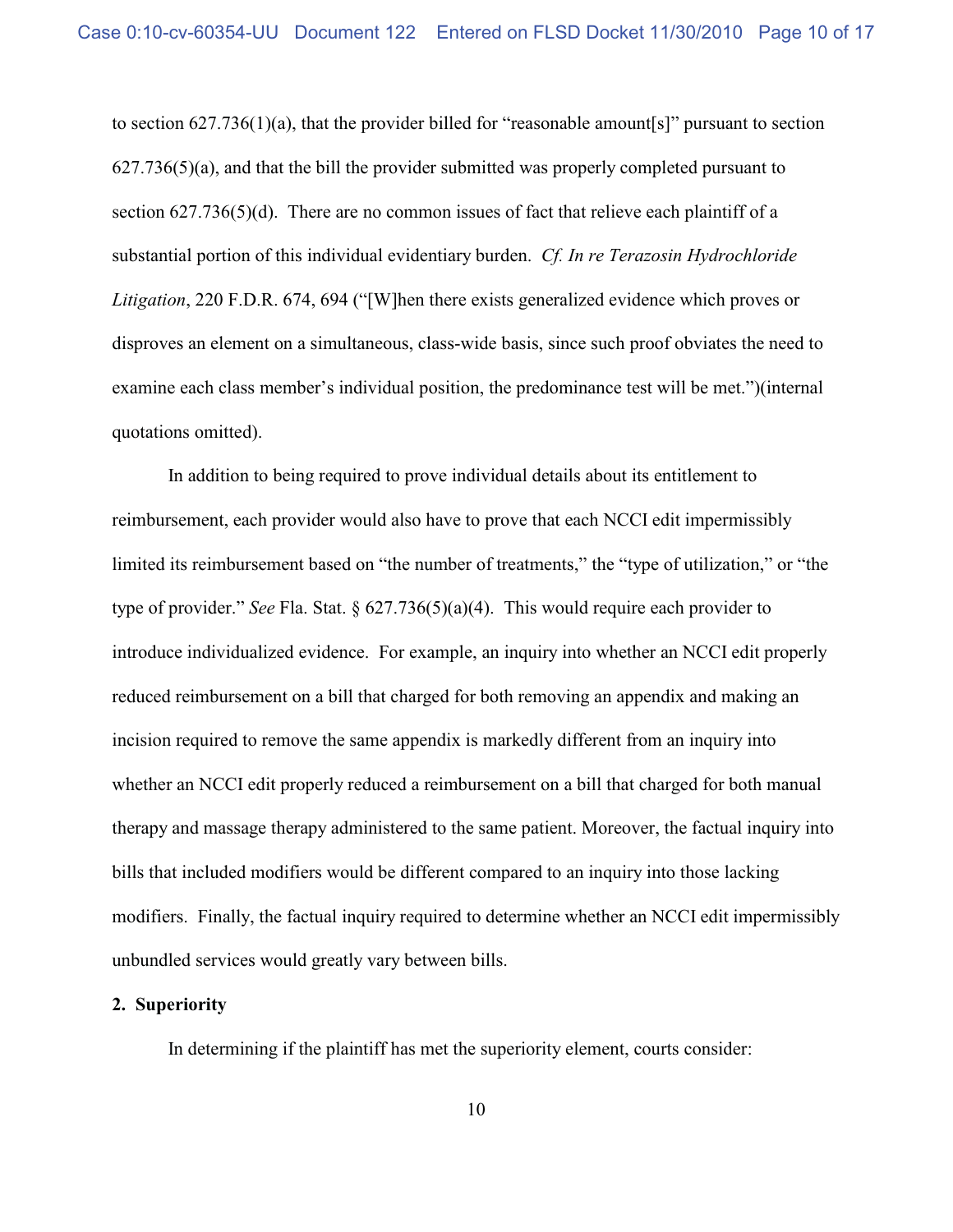(A)the interest of members of the class in individually controlling the prosecution or defense of separate actions; (B) the extent and nature of any litigation concerning the controversy already commenced by or against members of the class; (C) desirability or undesirability of concentrating the litigation of the claims in the particular forum; (D) the difficulties likely to be encountered in the management of a class action.

Fed. R. Civ. P. 23(b)(3).

Coastal contends that superiority is satisfied for the following reasons: it would be extremely costly and judicially redundant for class members to bring separate actions; none of the putative class members has an interest in controlling their own litigation; and a class action would be easier to manage than numerous separate actions. State Farm argues that an inquiry into the permissibility of even one NCCI edit would require a file by file, bill by bill review that would make management of a class action difficult. It further argues that numerous NCCI actions filed in county courts throughout Florida indicate that members of the class have an interest in pursuing their action individually.

Coastal's arguments ignore the individualized nature of the inquiry. *See Perez v. Metabolife*, 218 F.R.D. 262, 273 (S.D. Fla. 2003). As the Court has already noted, an inquiry into the a provider's entitlement to a reimbursement and the permissibility of an edit that reduced that reimbursement would require the Court to scrutinize individually the details of each class member's claim for reimbursement and the corresponding edits. Therefore, management of a class action containing thousands of such claims would prove difficult. Furthermore, Coastal is incorrect in assuming that no class member has an interest in bringing its own action. The class member who is entitled to a reimbursement and whose reimbursement was limited by an impermissible NCCI edit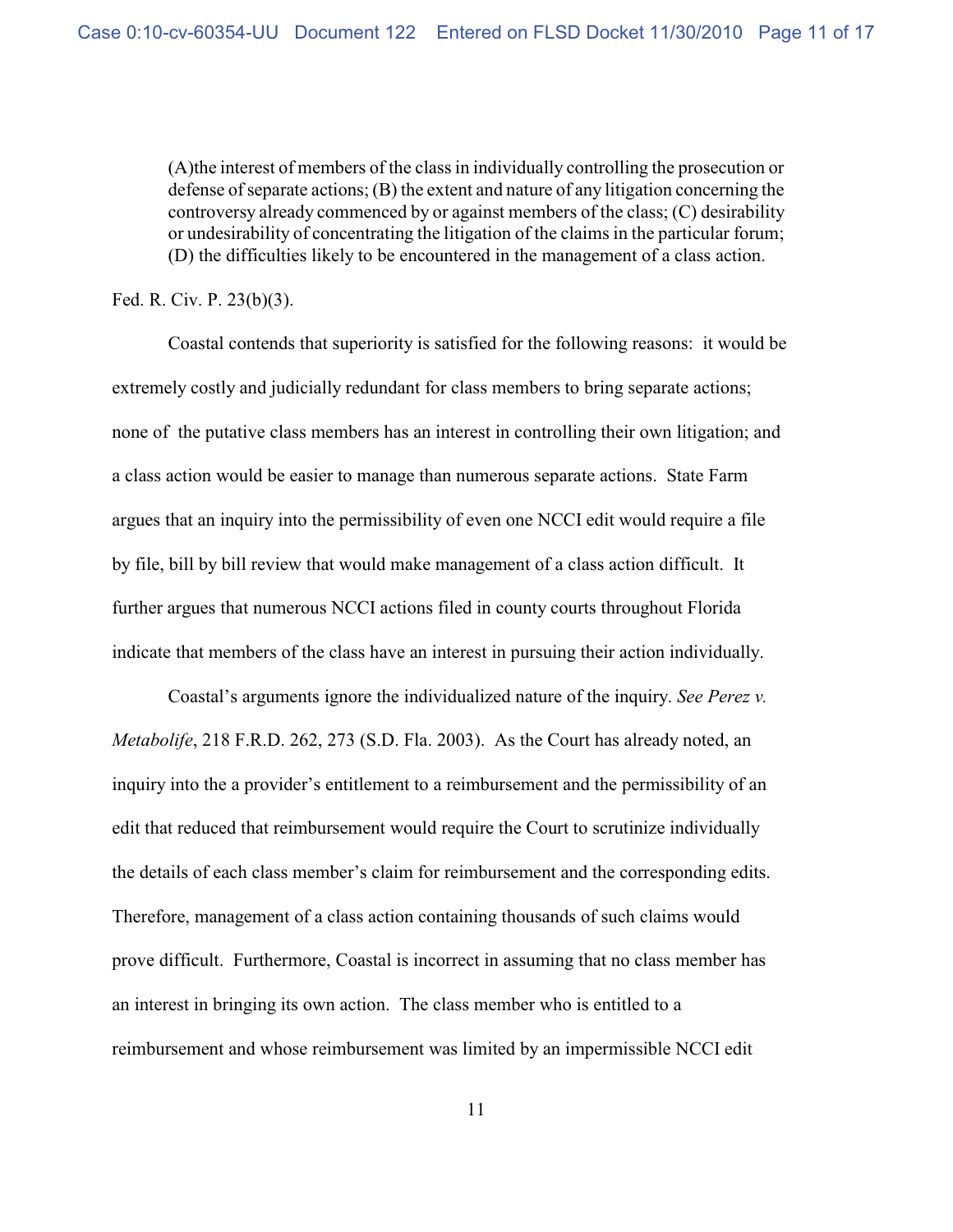under section  $627.736(5)(a)(4)$  would surely favor bringing separate actions rather than joining with class members who may not be entitled to a reimbursement or those whose reimbursements were limited by permissible edits. Accordingly, Coastal has failed to meet its burden to establish superiority thus has failed to satisfy the Rule 23(b)(3) requirements.

## **B. Rule 23(b)(2) Requirements**

When deciding whether to certify the injunctive class under Rule 23(b)(2), the Court "must determine (1) whether Defendant has acted on grounds generally applicable to the class as a whole, and if so, (2) whether declaratory or final injunctive relief is the appropriate primary remedy []." *Jones v. American General Life and Acc. Co*., 213 F.R.D. 689, 698 (S.D. Ga. 2002) (citing *In Re Managed Care Litig*., 209 F.R.D. 678 (S.D. Fla. 2002)). When, as here, a plaintiff seeks damages in addition to equitable relief, injunctive class certification is only appropriate if the money damages are "incidental to the requested injunctive or declaratory relief." *In re Consol. Non-Filing Ins. Fee Litigation*, 195 F.R.D. 684, 692 (M.D. Ala. 2000) (citing *Allison v. Citgo Petroleum Corp*., 151 F.3d 402, 415 (5 th Cir. 1998). Money damages are "incidental" only when class members would be "automatically entitled" to them once class-wide litigation is established. *Id*.

Coastal argues that the Court should certify the injunctive class because State Farm's use of NCCI edits to reduce or deny reimbursements is automatic and uniform thus State Farm has acted on grounds generally applicable to the class of health care providers as a whole. State Farm contends that the presence of disparate factual circumstances relevant to determining the reasonableness of a claim for reimbursement precludes injunctive class certification.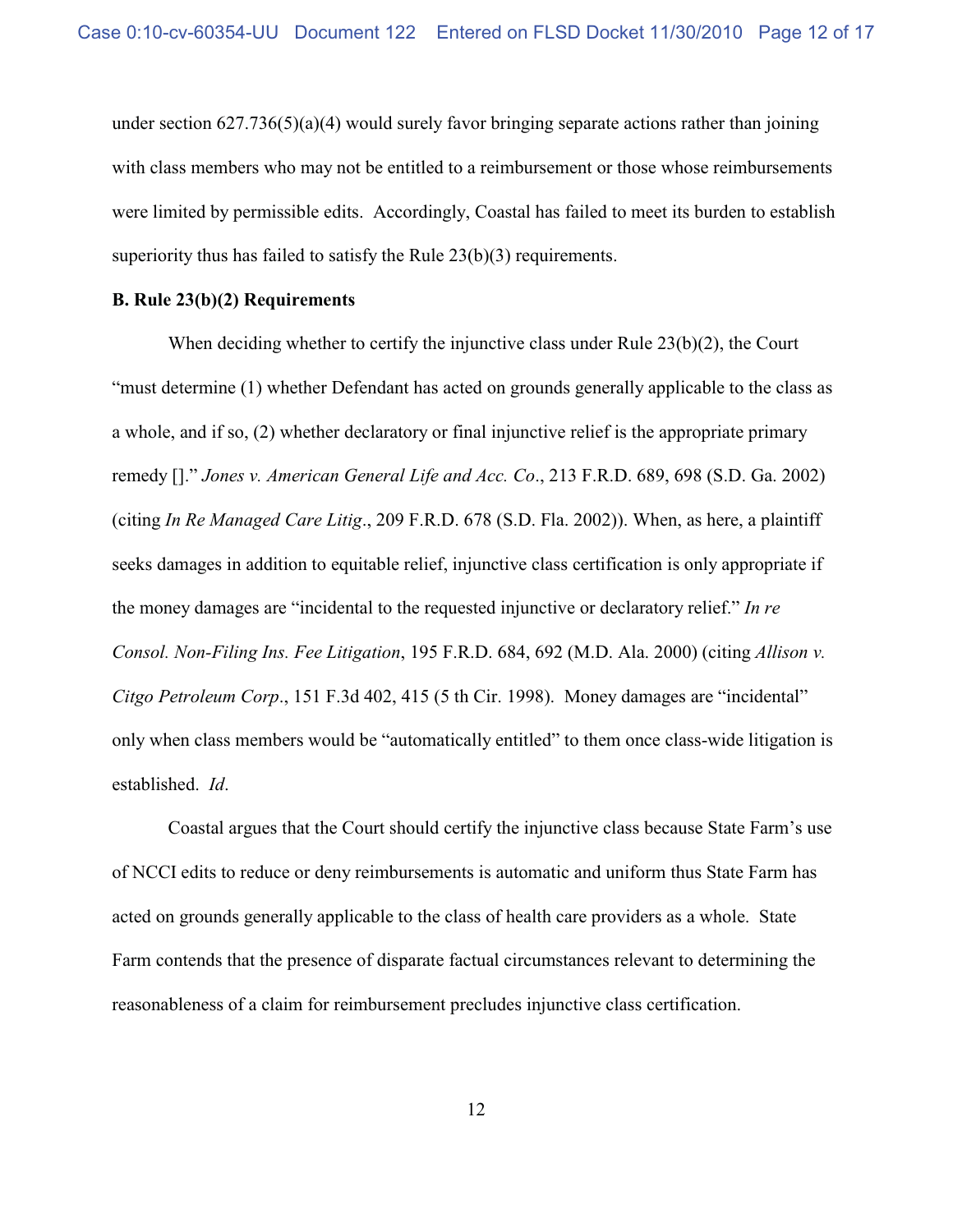Coastal and the putative class members seek both money damages and injunctive relief, however, Coastal has failed to demonstrate that the money damages are "incidental." Money damages are incidental if a court can calculate them using objective standards and not depend on subjective differences of each class member. *Allison*, 151 F.3d at 415. The plaintiffs should not have to introduce new and substantial legal or factual issues, nor engage in complex individualized determinations, and a court should not have to hold additional hearings to resolve the disparate merits of each individual's case. *Id*.

Damages for State Farm's underpayment or nonpayment of reimbursements is not a group injury requiring a group remedy. *See Id.* at 413 ("We know, then, that monetary relief "predominates" under Rule  $23(b)(2)$ ...when the monetary relief being sought is less of a group remedy and instead depends more on the varying circumstances and merits of each potential class member's case."). A finding of class-wise liability in this case would not "automatically" entitle class members to a fixed, uniform damages recovery. *See Id*. at 415. Instead, the calculation of money damages would require individual resolution of the following questions relevant to each claim for reimbursement: what were the services performed; were the services medically necessary; what were the total reimbursements claimed; were the reimbursements reasonable; which of the available 650,000 NCCI edits did State Farm use to reduce the reimbursements; and how much of the reimbursement did each edit reduce. The plaintiff class members would have to introduce new factual details, such as whether each treatment was actually performed and whether each bill was properly completed. As a result, the Court would be unable to use objective standards to calculate money damages and would have to hold hearings to resolve these disparate issues. Accordingly, the money damages in this action are not "incidental" to the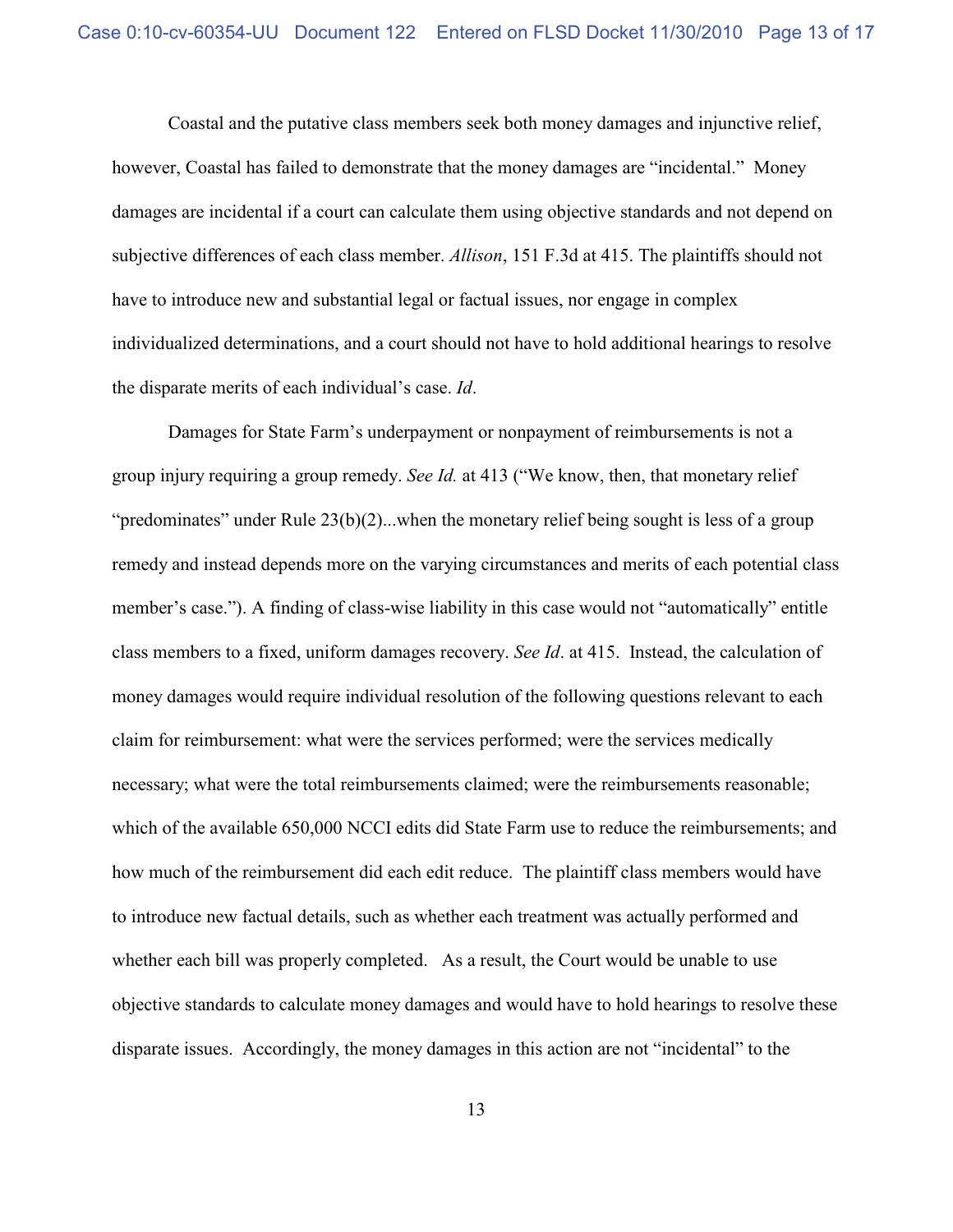injunctive and declaratory relief thus the Court must deny injunctive class certification under Rule 23(b)(2).

### **C. Rule 23(a) Factors of Adequacy and Typicality**

# **1.Adequacy**

The adequacy element requires representative parties to "fairly and adequately protect the interests of the class." Fed. R. Civ. P. 23(a)(4). This requirement involves an inquiry into whether the plaintiff's counsel is qualified, experienced, and generally able to conduct the litigation, and whether the plaintiff has interests antagonistic to those of the rest of the class." *Griffin v. Carlin*, 755 F.2d 1516, 1533 (11th Cir. 1985).

Coastal contends that it is an adequate class representative for the following reasons: its counsel has experience handling complex class action lawsuits; and Coastal's interests are aligned with the class because both Coastal and the class has suffered from State Farm's application of NCCI edits to its claims for reimbursement. State Farm argues that Dr. Benezette, a member of Coastal's practice, does not understand the Complaint; thus Coastal is an inadequate class representative.

The Court finds that Coastal is an adequate class representative. A review of its counsel's resume reveals that he has the requisite knowledge and experience to lead the litigation. Moreover, Coastal's interest in seeking damages and injunctive relief for State Farm's use of NCCI edits is not at odds with the interest of the rest of the class. Finally, the Court is not persuaded that Dr. Benezette lacks sufficient familiarity with the Complaint to serve as an adequate class representative. *See In re Ins. Mgmt. Solutions Group, Inc. Sec. Litig*., 206 F.R.D.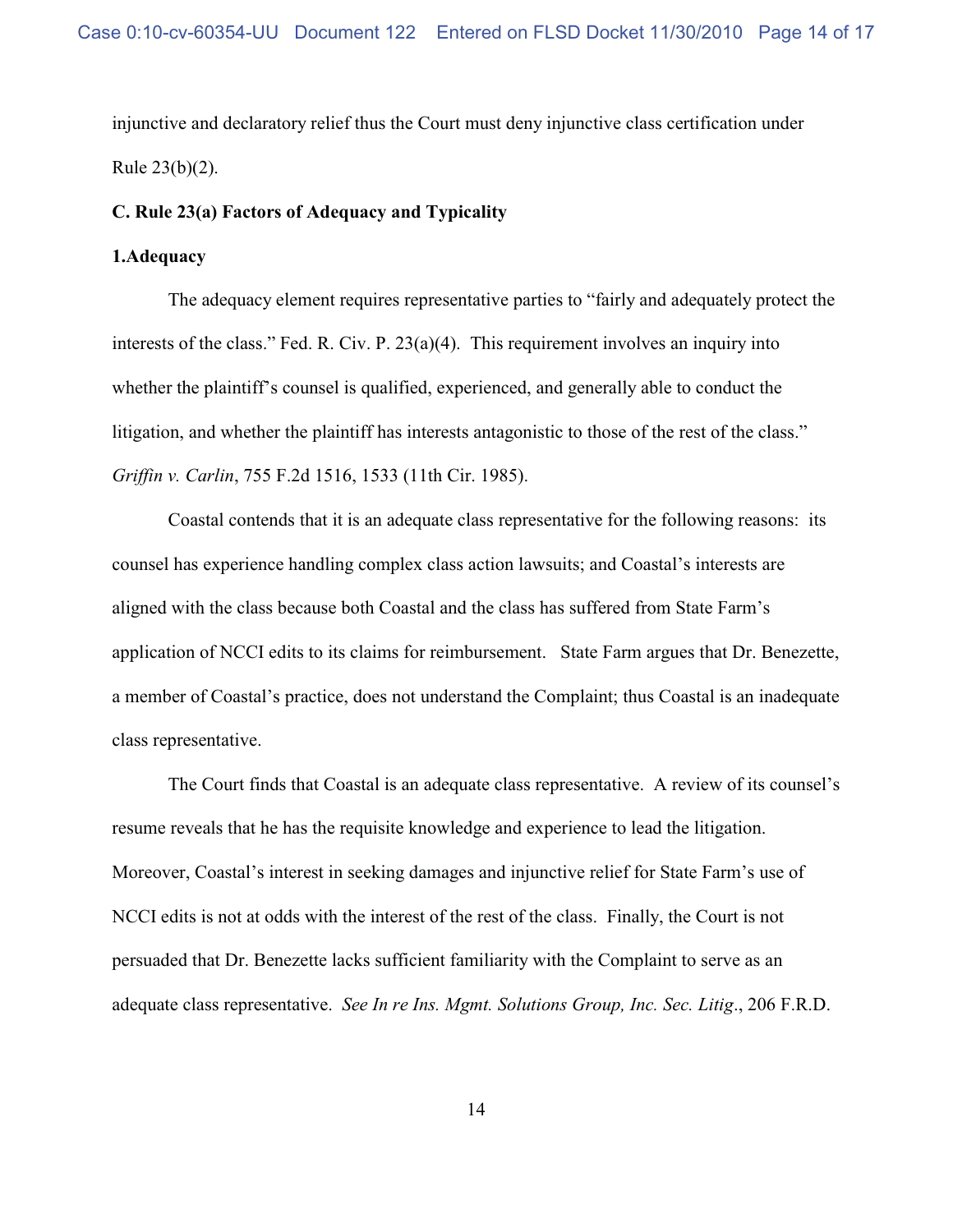514, 517 (M.D. Fla. 2002) (holding that plaintiff's lack of understanding of the claims' intricate underpinnings did not preclude him from being an adequate class representative).

### **2. Typicality**

To fulfill the typicality requirement, the representative plaintiff's claims must be "typical of the claims...of the class." Fed. R. Civ. P. 23(a)(3). The representative plaintiff's interest must be aligned enough with the proposed class members to stand in their shoes for purposes of the litigation and bind them in a judgment on the merits. *General Tel. Co. v. Falcon*, 457 U.S. 147, 156 (1982) (citation omitted); *Kornberg v. Carnival Cruise Lines, Inc*., 741 F.2d 1332, 1337 (11th Cir. 1984). The typicality requirement is met when in proving its case, the representative plaintiff establishes the element needed to prove the class members' case. *See Brooks v. Southern Bell Tel. & Tel. Co*., 133 F.R.D. 54, 58 (S.D. Fla. 1990); *see also Hillis v. Equifax Consumer Serv., Inc.*, 237 F.R.D. 491, 499 (N.D. Ga. 2006) (citation omitted) ("Typicality cannot be satisfied when a named plaintiff who proved his own claim would not necessarily have proved anybody else's claim.")

Coastal asserts that its claims are typical of the class because they arise out of State Farm's use of NCCI edits against it and putative class members. State Farm argues that Coastal is not entitled to a reimbursement in the first place because it engaged in double billing, impermissibly bundled services and submitted incomplete and inaccurate bills; thus Coastal is not typical. State Farm also argues that it is subject to the set-off or unbundling defense.

Coastal has failed to satisfy the typicality requirement. Its generalized assertions that State Farm applied NCCI edits to both its claims for reimbursement and the putative class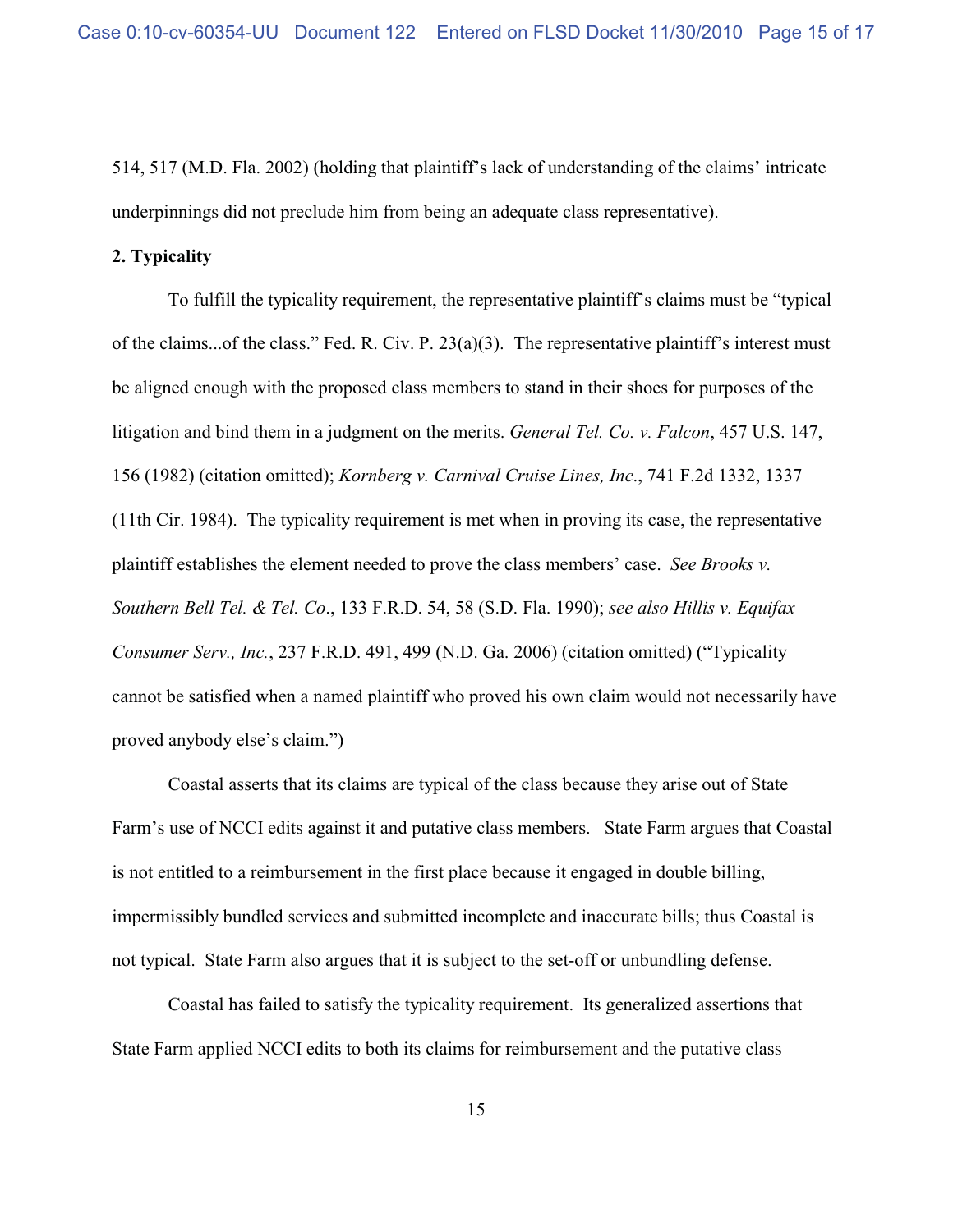members' claims does not automatically establish that the putative class members share the same interests or suffer the same injury as Coastal. To prove that State Farm inappropriately applied NCCI edits to Coastal's reimbursement and that Coastal was thereby injured, Coastal would have to demonstrate that it was entitled to the reimbursement in the first place, next show that the NCCI edit limited the reimbursement in one or more of the three impermissible ways under section 627.736(5)(a)(4), and then prove that State Farm had no set-off or unbundling defense for limiting the reimbursement.

Every member of the putative class would have to engage in a similar analysis, however, the analysis would involve different policyholders, different medical services, different billing codes, different NCCI edits, possibly different modifiers, and different defenses; thus an entirely different set of facts and legal conclusions. Therefore, even if Coastal could prove that Policyholder was entitled to a reimbursement and that State Farm improperly limited Policyholder's reimbursement by applying an NCCI edit, proving its own case would not necessarily prove that other providers were entitled to a reimbursement and that State Farm used an NCCI edit to improperly limit the reimbursement. Accordingly, Coastal's claims are not typical of the class, thus it has failed to satisfy all four prerequisites of Rule 23(a).

#### **IV. Conclusion**

For the foregoing reasons, the Court, in its discretion, denies the Motion for Class Certification. Accordingly, it is hereby

ORDERED AND ADJUDGED that Plaintiff's Motion for Class Certification (D.E. 41) is DENIED. It is further